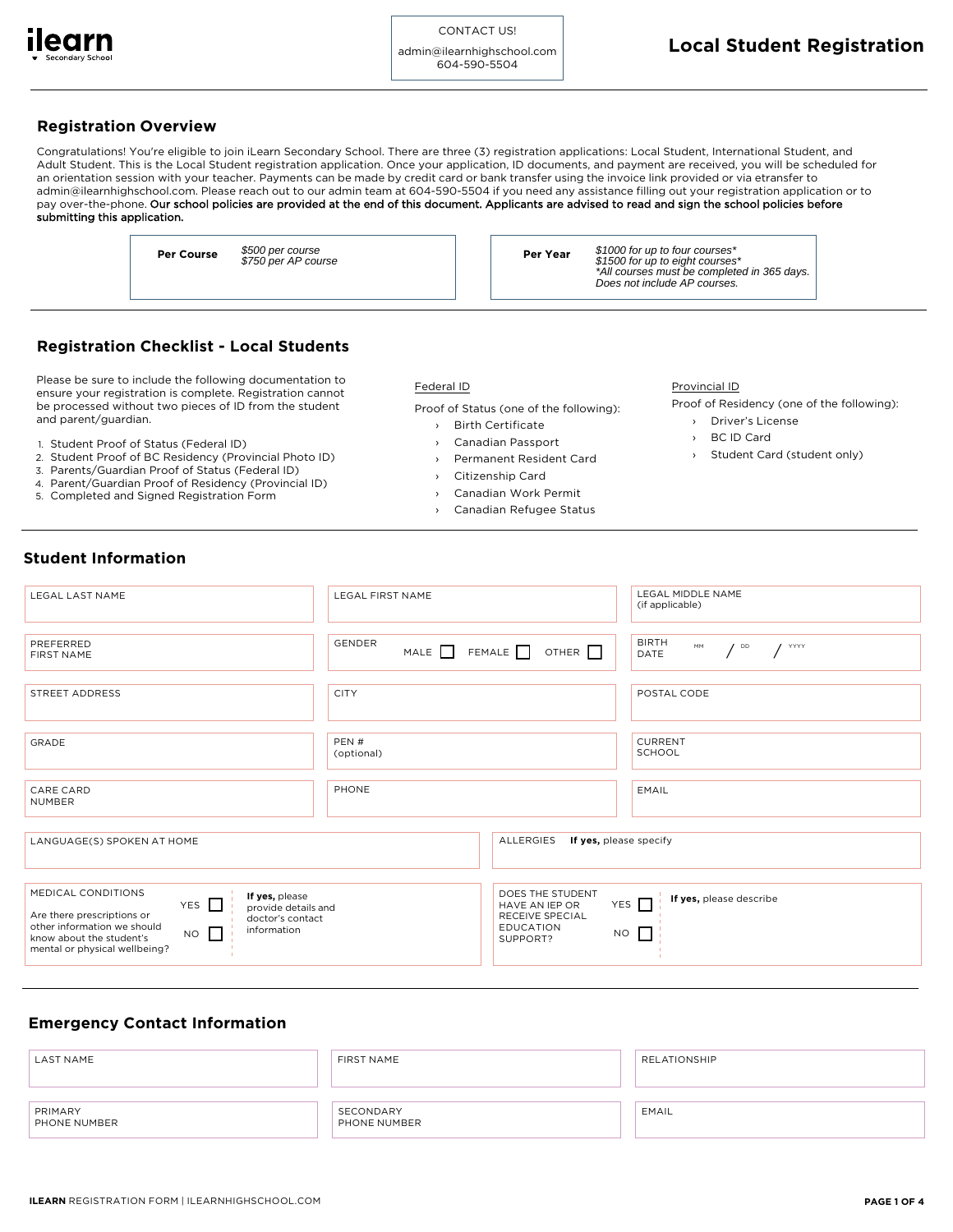

# **Parent/Guardian Information**

| <b>NAME</b> | PARENT/GUARDIAN 1                                  | PARENT/GUARDIAN 2                                                                                | PHONE    | PARENT/GUARDIAN 1                |                             | PARENT/GUARDIAN 2            |                  |
|-------------|----------------------------------------------------|--------------------------------------------------------------------------------------------------|----------|----------------------------------|-----------------------------|------------------------------|------------------|
| EMAIL       | PARENT/GUARDIAN 1                                  | PARENT/GUARDIAN 2                                                                                | CONTACT? | WHICH PARENT DO<br>YOU PREFER WE | PARENT/<br><b>GUARDIAN1</b> | PARENT/<br><b>GUARDIAN 2</b> | <b>BOTH</b><br>П |
|             | ARE THERE ANY COURT ORDERS<br>RELATING TO CUSTODY? | YES I<br>If yes, please provide<br>details and court orders<br>$\Box$<br>NO.<br>(copies are OK). |          |                                  |                             |                              |                  |

### **SCHOOL POLICIES**

Yes, I have read the School Policies and I agree to follow the policies and expectations of iLearn Secondary School. П

# PERSONAL INFORMATION PRIVACY POLICY

Yes, I consent to having iLearn Secondary School collect personal<br>information that may include student identification information, birth<br>certificate, legal guardianship, court orders if applicable, parents' contact  $\Box$ numbers and email address.

### **NEWS MEDIA**

 $\Box$ 



No, I do not consent to having photographs and work samples of my child used by iLearn Secondary School in the website, newsletter, and other<br>promotional materials and news media.

# **DOUBLE DIPPPING**

A local student cannot take the same course at the same time at two separate BC high schools.

**Theory** Yes, I certify that I am not currently taking the same course at a different school.

# **COMMITMENT TO LEARNING**

### **STUDENT**

- > I agree to login and communicate with my teacher(s) in a timely manner.
- I agree to submit assignments/do quizzes/module tests regularly.
- $\rightarrow$  Lagree to ask for help when needed.
- > I understand that if I do not comply with these requirements, my online course(s) may be deactivated or I may be dropped from the course.

#### PARENT/GUARDIAN

- > I agree to support my student's education by practicing and encouraging regular communication with teachers, administrators, and support staff.
- I commit to be responsive and check in regarding course progress.
- > I will encourage the student to complete schoolwork in a timely manner.

### **PAYMENT POLICIES**

### **REFUND**

- Refunds are only accepted within 2 weeks of the class start date and is subject to a \$250.00 processing fee.
	- > If a student gets suspended or expelled, no refund will be provided.

### RENEWALS

- The expiration date of the 1-year program is 365 days from the date of first course orientation, or the student's 19th birthday, whichever comes first.
	- > A student must complete all courses within the 365 days allotted.

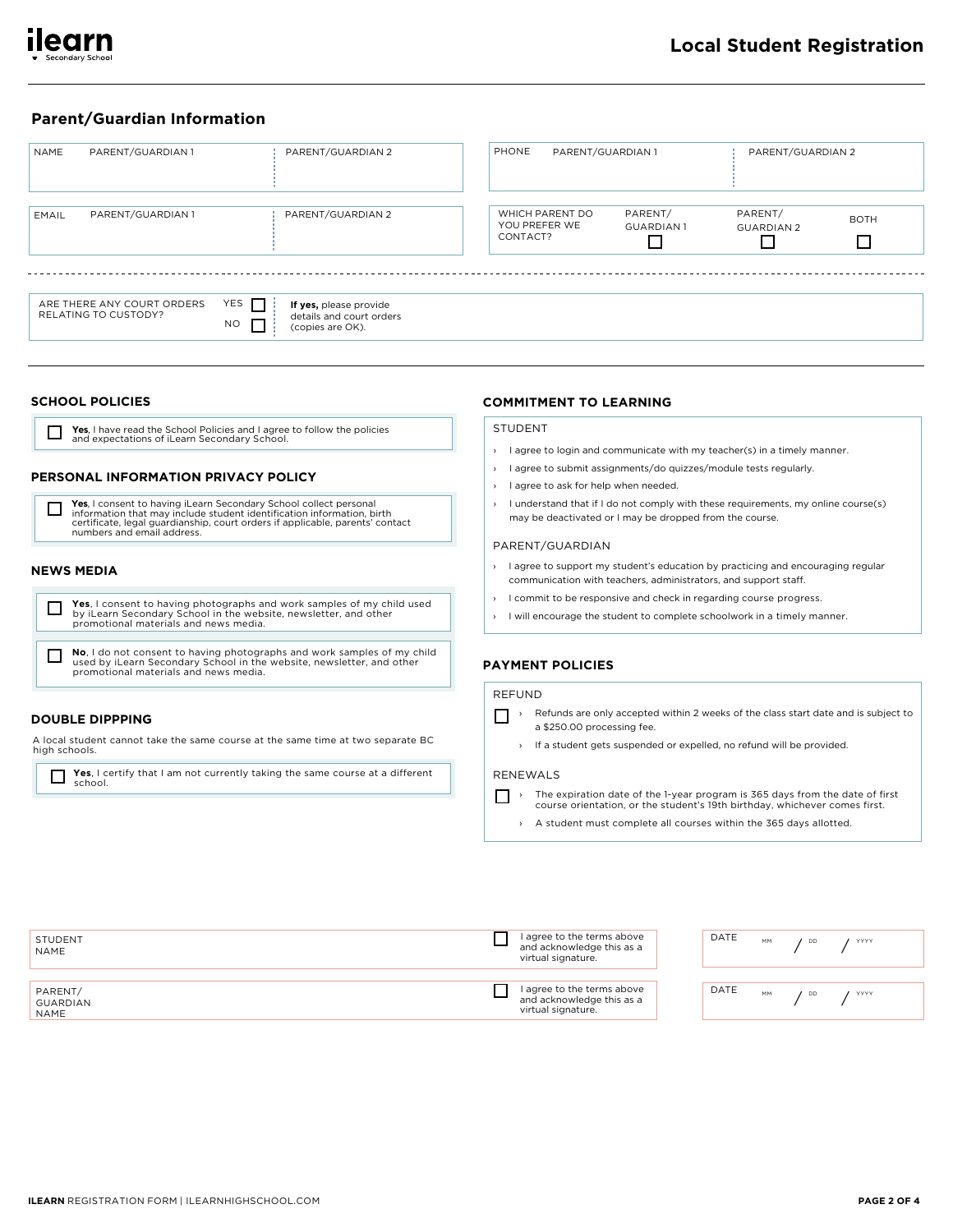

# STATUS OF PARENT/STUDENT (ADMISSION TO CANADA AND RESIDENCY) - FORM A

To be completed and signed by a parent or legal (court-appointed) guardian. (If legal guardian, attach copy of court order appointing you as legal guardian).

| RESIDENCY IN BRITISH COLUMBIA                                      |                                               |                |  |    |  |  |
|--------------------------------------------------------------------|-----------------------------------------------|----------------|--|----|--|--|
| Lam a resident of British Columbia                                 |                                               |                |  | NO |  |  |
| Do you live at the same address as student?<br>(address on page 1) | YES                                           | <b>NO</b>      |  |    |  |  |
| If not the same address as the student, please fill in below:      |                                               |                |  |    |  |  |
| STREET ADDRESS                                                     |                                               |                |  |    |  |  |
| <b>CITY</b>                                                        |                                               | POSTAL<br>CODE |  |    |  |  |
| DATE<br>MM<br>DD<br>YYYY                                           |                                               |                |  |    |  |  |
| PARENT/<br><b>GUARDIAN</b><br><b>NAME</b>                          | I acknowledge this as a<br>virtual signature. |                |  |    |  |  |

#### LAWFULLY ADMITTED INTO CANADA

I am a Canadian citizen (If not born in Canada, please attach a photocopy of citizenship paper/card).

A Permanent Resident (Landed immigrant) Attach a copy of proof of Lawfully admitted into Canada under the immigration Refugee Act (Canada) with one of the following documents:

- > Admission as a refugee or refugee claimant
- Valid student permit for two or more years (or used for one year but anticipated to be renewed for one or more vears)
- > Valid employment authorization (work permit) for two or more years (or issued for one year but anticipated to be renewed for one more years

A person carrying out official duties under the authority of the Visiting Forces Act or as an accredited diplomatic agent, preclearance officer, consular officer or official representative in Canada of a foreign government with a consular post in British Columbia.

Other - Document description: Must be cleared with Citizenship and Immigration Canada

# Aboriginal Ancestry Information - STUDENTS WITH ABORIGINAL STATUS ONLY

| ARE YOU OF ABORIGINAL ANCESTRY?                                                   | <b>YES</b> | <b>NO</b>               |              |            |                                           |                                          |
|-----------------------------------------------------------------------------------|------------|-------------------------|--------------|------------|-------------------------------------------|------------------------------------------|
| IF YES, SELECT ONE OF THE FOLLOWING                                               |            | <b>INUIT</b>            | <b>METIS</b> | NON-STATUS | <b>FIRST NATION STATUS</b><br>OFF RESERVE | <b>FIRST NATION STATUS</b><br>ON RESERVE |
| BAND OF RESIDENCE NAME                                                            |            |                         |              |            | DIA NUMBER                                |                                          |
| DOES THE STUDENT RECEIVE<br>SPECIAL EDUCATION SUPPORT?<br><b>YES</b><br><b>NO</b> |            | If yes, please describe |              |            |                                           |                                          |